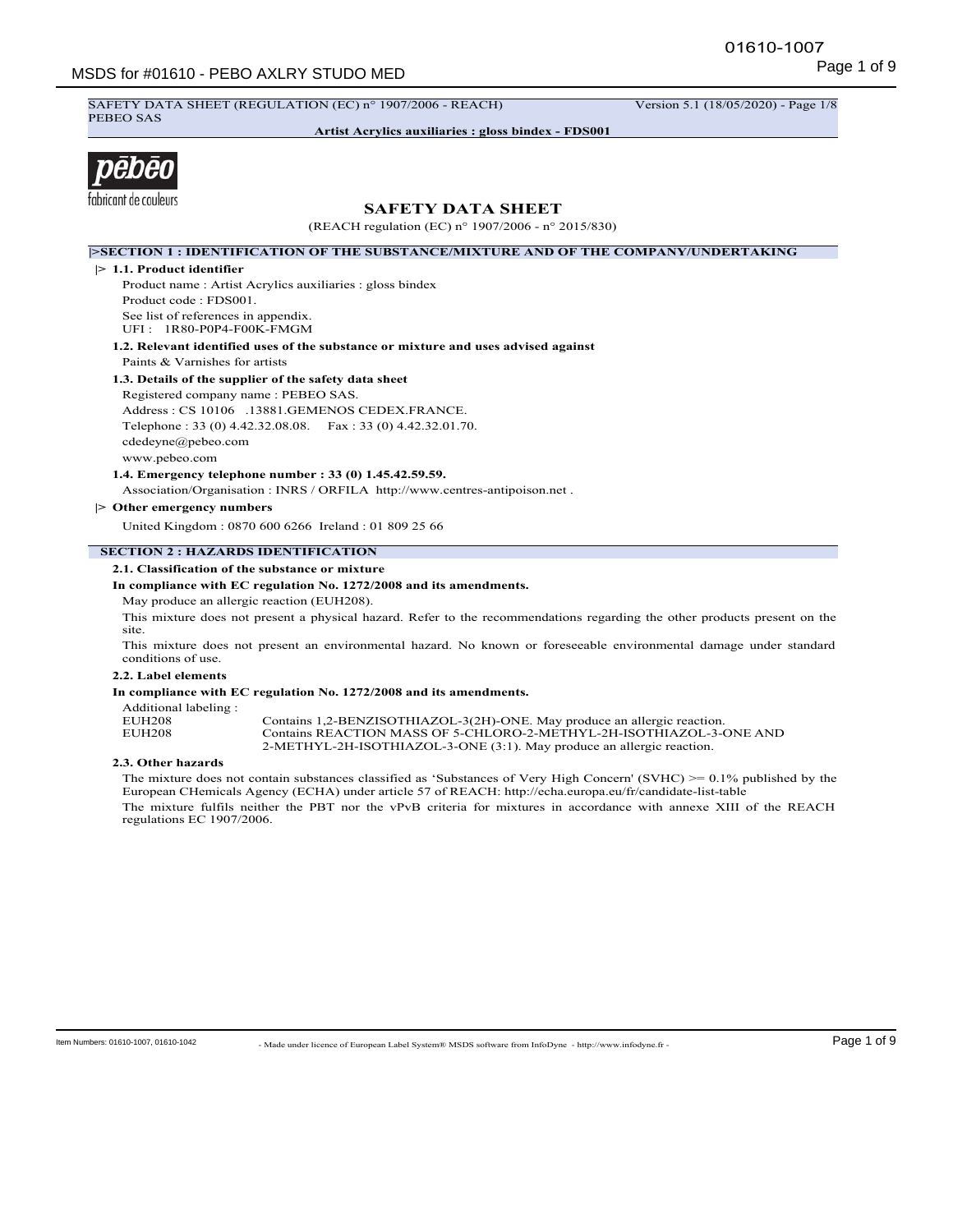#### SAFETY DATA SHEET (REGULATION (EC) n° 1907/2006 - REACH) Version 5.1 (18/05/2020) - Page 2/8 PEBEO SAS

## **Artist Acrylics auxiliaries : gloss bindex - FDS001**

# **|>SECTION 3 : COMPOSITION/INFORMATION ON INGREDIENTS**

**3.2. Mixtures**

| $\triangleright$ Composition :                          |                         |                   |                                 |
|---------------------------------------------------------|-------------------------|-------------------|---------------------------------|
| Identification                                          | (EC) 1272/2008          | Note              | $\sqrt[6]{\overline{6}}$        |
| INDEX: 603-098-00-9                                     | GHS07                   | $\lceil 1 \rceil$ | $0 \le x \frac{9}{6} < 1$       |
| $ CAS: 122-99-6$                                        | Wng                     |                   |                                 |
| EC: 204-589-7                                           | Acute Tox. 4, H302      |                   |                                 |
| REACH: 01-2119488943-21-0000                            | Eye Irrit. 2, H319      |                   |                                 |
|                                                         |                         |                   |                                 |
| 2-PHENOXYETHANOL                                        |                         |                   |                                 |
| INDEX: 613-088-00-6                                     | GHS05, GHS07, GHS09     | $\vert$ [1]       | $0 \le x \frac{9}{6} < 0.03$    |
| CAS: 2634-33-5                                          | Dgr                     |                   |                                 |
| EC: 220-120-9                                           | Acute Tox. 4, H302      |                   |                                 |
|                                                         | Skin Irrit. 2, H315     |                   |                                 |
| 1,2-BENZISOTHIAZOL-3(2H)-ONE                            | Eye Dam. 1, H318        |                   |                                 |
|                                                         | Skin Sens. 1, H317      |                   |                                 |
|                                                         | Aquatic Acute 1, H400   |                   |                                 |
|                                                         | $M$ Acute = 1           |                   |                                 |
| INDEX: 613-167-00-5                                     | GHS06, GHS05, GHS09     | B                 | $0 \le x \frac{9}{6} \le 0.001$ |
| CAS: 55965-84-9                                         | Der                     | $\vert$ [1]       |                                 |
|                                                         | Acute Tox. 3, H301      |                   |                                 |
| <b>REACTION MASS OF</b>                                 | Acute Tox. 2, H310      |                   |                                 |
| 5-CHLORO-2-METHYL-2H-ISOTHIAZOL-3-O Skin Corr. 1C, H314 |                         |                   |                                 |
| NE AND 2-METHYL-2H-ISOTHIAZOL-3-ONE Skin Sens. 1A, H317 |                         |                   |                                 |
| (3:1)                                                   | Eye Dam. 1, H318        |                   |                                 |
|                                                         | Acute Tox. 2, H330      |                   |                                 |
|                                                         | Aquatic Acute 1, H400   |                   |                                 |
|                                                         | $M$ Acute = 100         |                   |                                 |
|                                                         | Aquatic Chronic 1, H410 |                   |                                 |
|                                                         | $M$ Chronic = 100       |                   |                                 |
|                                                         | EUH:071                 |                   |                                 |

(Full text of H-phrases: see section 16)

## **Information on ingredients :**

[1] Substance for which maximum workplace exposure limits are available.

## **SECTION 4 : FIRST AID MEASURES**

As a general rule, in case of doubt or if symptoms persist, always call a doctor.

NEVER induce swallowing by an unconscious person.

# **4.1. Description of first aid measures**

#### **In the event of exposure by inhalation :**

In the event of an allergic reaction, seek medical attention.

## **In the event of splashes or contact with eyes :**

Wash thoroughly with fresh, clean water for 15 minutes holding the eyelids open.

## **In the event of splashes or contact with skin :**

In the event of an allergic reaction, seek medical attention.

## **In the event of swallowing :**

In the event of swallowing, if the quantity is small (no more than one mouthful), rinse the mouth with water and consult a doctor.

Keep the person exposed at rest. Do not force vomiting.

Seek medical attention, showing the label.

If swallowed accidentally, call a doctor to ascertain whether observation and hospital care will be necessary. Show the label.

**4.2. Most important symptoms and effects, both acute and delayed**

No data available.

# **4.3. Indication of any immediate medical attention and special treatment needed**

No data available.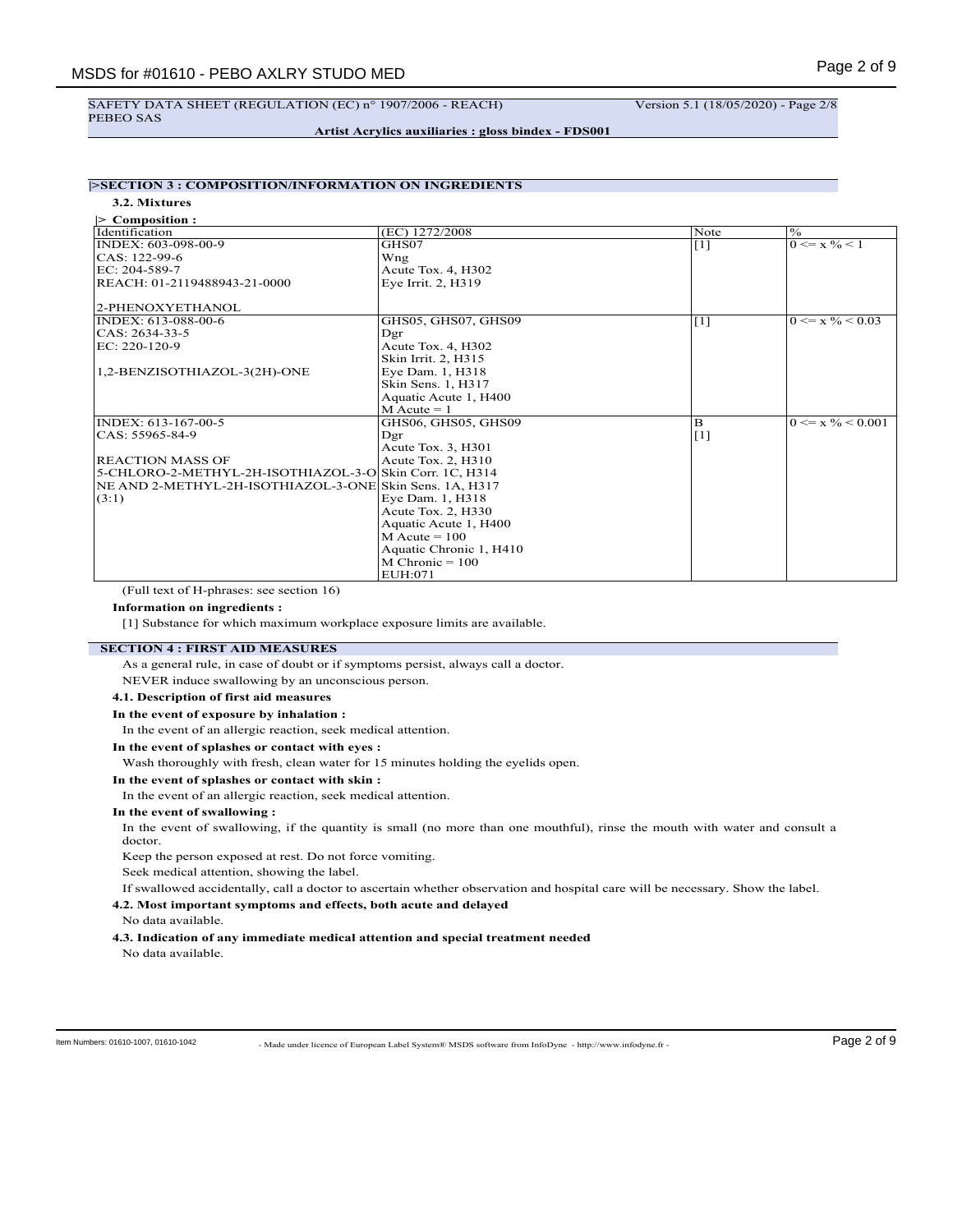PEBEO SAS

**Artist Acrylics auxiliaries : gloss bindex - FDS001**

# **SECTION 5 : FIREFIGHTING MEASURES**

Non-flammable.

## **5.1. Extinguishing media**

#### **Suitable methods of extinction**

In the event of a fire, use :

- sprayed water or water mist
- foam
- multipurpose ABC powder
- BC powder
- carbon dioxide (CO2)

# **Unsuitable methods of extinction**

In the event of a fire, do not use :

- water jet

## **5.2. Special hazards arising from the substance or mixture**

A fire will often produce a thick black smoke. Exposure to decomposition products may be hazardous to health. Do not breathe in smoke.

In the event of a fire, the following may be formed :

- carbon monoxide (CO)
- carbon dioxide (CO2)

**5.3. Advice for firefighters**

No data available.

## **SECTION 6 : ACCIDENTAL RELEASE MEASURES**

#### **6.1. Personal precautions, protective equipment and emergency procedures**

Consult the safety measures listed under headings 7 and 8.

#### **For first aid worker**

First aid workers will be equipped with suitable personal protective equipment (See section 8).

#### **6.2. Environmental precautions**

Contain and control the leaks or spills with non-combustible absorbent materials such as sand, earth, vermiculite, diatomaceous earth in drums for waste disposal.

Prevent any material from entering drains or waterways.

## **6.3. Methods and material for containment and cleaning up**

Clean preferably with a detergent, do not use solvents.

## **6.4. Reference to other sections**

No data available.

# **SECTION 7 : HANDLING AND STORAGE**

Requirements relating to storage premises apply to all facilities where the mixture is handled.

## **7.1. Precautions for safe handling**

Always wash hands after handling.

Remove and wash contaminated clothing before re-using.

Ensure that there is adequate ventilation, especially in confined areas.

#### **Fire prevention :**

Handle in well-ventilated areas.

Prevent access by unauthorised personnel.

**Recommended equipment and procedures :**

For personal protection, see section 8.

Observe precautions stated on label and also industrial safety regulations.

Packages which have been opened must be reclosed carefully and stored in an upright position.

ltem Numbers: 01610-1007, 01610-1042 - Made under licence of European Label System® MSDS software from InfoDyne - http://www.infodyne.fr - Page 3 of 9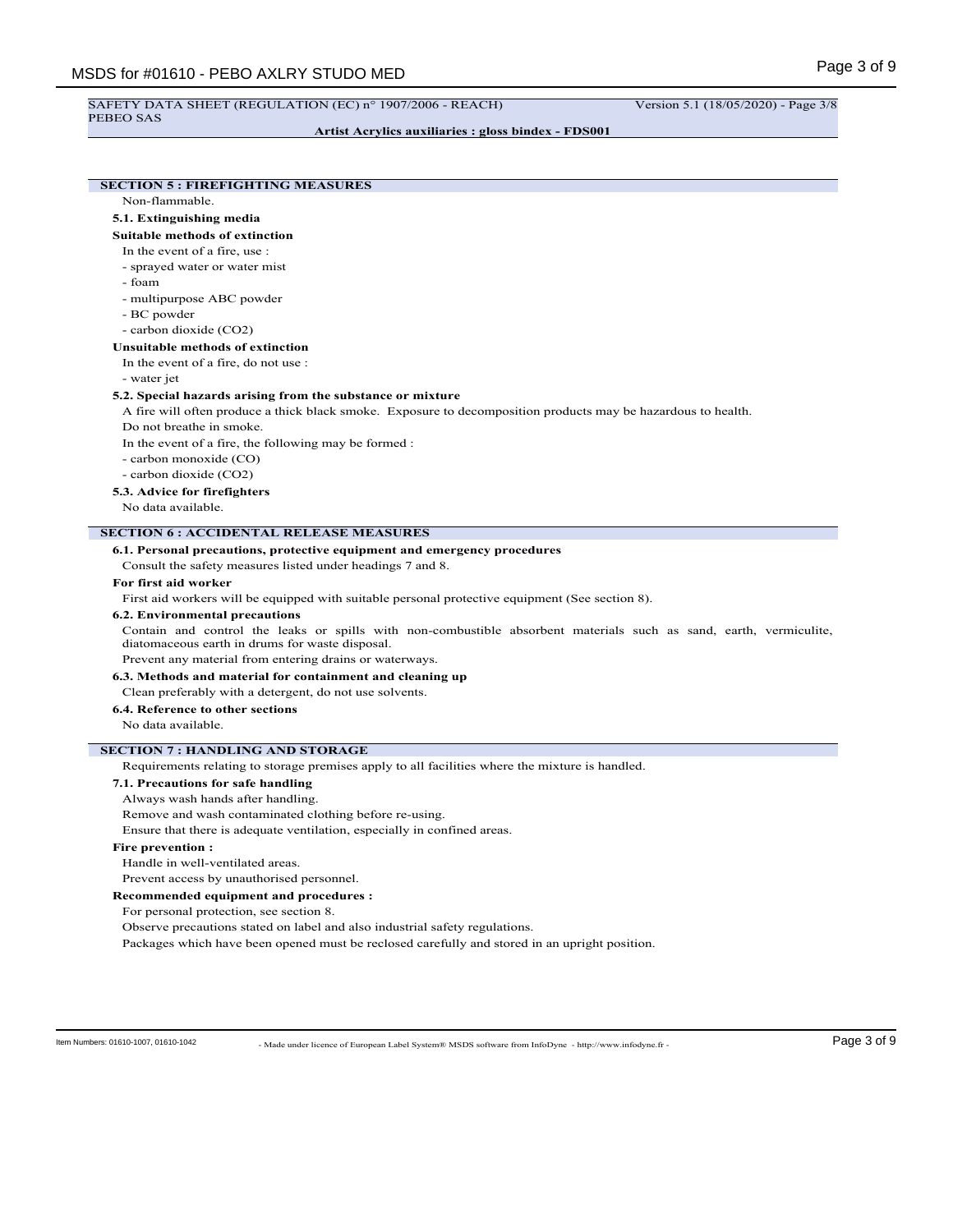PEBEO SAS

## **Artist Acrylics auxiliaries : gloss bindex - FDS001**

## **Prohibited equipment and procedures :**

No smoking, eating or drinking in areas where the mixture is used.

#### **7.2. Conditions for safe storage, including any incompatibilities**

No data available.

## **Storage**

Keep out of reach of children.

Keep the container tightly closed in a dry, well-ventilated place.

The floor must be impermeable and form a collecting basin so that, in the event of an accidental spillage, the liquid cannot spread beyond this area.

## **Packaging**

Always keep in packaging made of an identical material to the original.

**7.3. Specific end use(s)**

No data available.

## **|>SECTION 8 : EXPOSURE CONTROLS/PERSONAL PROTECTION**

## **8.1. Control parameters**

## **|> Occupational exposure limits :**

- Germany - AGW (BAuA - TRGS 900, 08/08/2019) :

| <b>CAS</b>                                                                                       | VME :                          | VME :                         | Excess                   | Notes                             |           |
|--------------------------------------------------------------------------------------------------|--------------------------------|-------------------------------|--------------------------|-----------------------------------|-----------|
| 122-99-6                                                                                         |                                | 1 ppm<br>$5.7 \text{ mg/m}^3$ |                          | $1(\hat{\mathbf{I}}^{\text{TM}})$ |           |
| - Canada / Ontario (Control of exposure to biological or chemical agents, regulation 491/2009) : |                                |                               |                          |                                   |           |
| CAS                                                                                              | TWA:                           | STEL:                         | Ceiling:                 | Definition:                       | Criteria: |
| 122-99-6                                                                                         | $25$ ppm<br>$141 \text{ mg/m}$ |                               |                          |                                   |           |
| - Finland (HTP-värden 2016):                                                                     |                                |                               |                          |                                   |           |
| CAS                                                                                              | TWA:                           | STEL:                         | Ceiling:                 | Definition:                       | Criteria: |
| 122-99-6                                                                                         | $20$ ppm                       | $50$ ppm                      |                          |                                   |           |
|                                                                                                  | $\text{II0} \text{ mg/m}^3$    | $290 \text{ mg/m}^3$          |                          |                                   |           |
| - Malaysia :                                                                                     |                                |                               |                          |                                   |           |
| CAS                                                                                              | TWA :                          | STEL:                         | Ceiling:                 | Definition:                       | Criteria: |
| 122-99-6                                                                                         | $25$ ppm                       |                               |                          |                                   |           |
| - Netherlands / MAC-waarde (10 december 2014) :                                                  |                                |                               |                          |                                   |           |
| CAS                                                                                              | TWA:                           | STEL:                         | Ceiling:                 | Definition:                       | Criteria: |
| 55965-84-9                                                                                       | $0.05$ mg/m $3$                |                               |                          |                                   |           |
| - Poland (Dz. U. z 2018 r. poz. 917, 1000 i 1076) :                                              |                                |                               |                          |                                   |           |
| CAS                                                                                              | TWA :                          | STEL:                         | Ceiling:                 | Definition:                       | Criteria: |
| 122-99-6                                                                                         | $230 \text{ mg/m}^3$           |                               |                          |                                   |           |
| - Switzerland (SUVAPRO 2017):                                                                    |                                |                               |                          |                                   |           |
| CAS                                                                                              | VME                            | <b>VLE</b>                    | Valeur plafond Notations |                                   |           |
| 122-99-6                                                                                         | $20$ ppm                       | $40$ ppm                      |                          | R SSC                             |           |
|                                                                                                  | $110 \text{ mg/m}^3$           | $220 \text{ mg/m}^3$          |                          |                                   |           |

## **8.2. Exposure controls**

#### **Personal protection measures, such as personal protective equipment**

Pictogram(s) indicating the obligation of wearing personal protective equipment (PPE) :



Use personal protective equipment that is clean and has been properly maintained.

Store personal protective equipment in a clean place, away from the work area.

Never eat, drink or smoke during use. Remove and wash contaminated clothing before re-using. Ensure that there is adequate ventilation, especially in confined areas.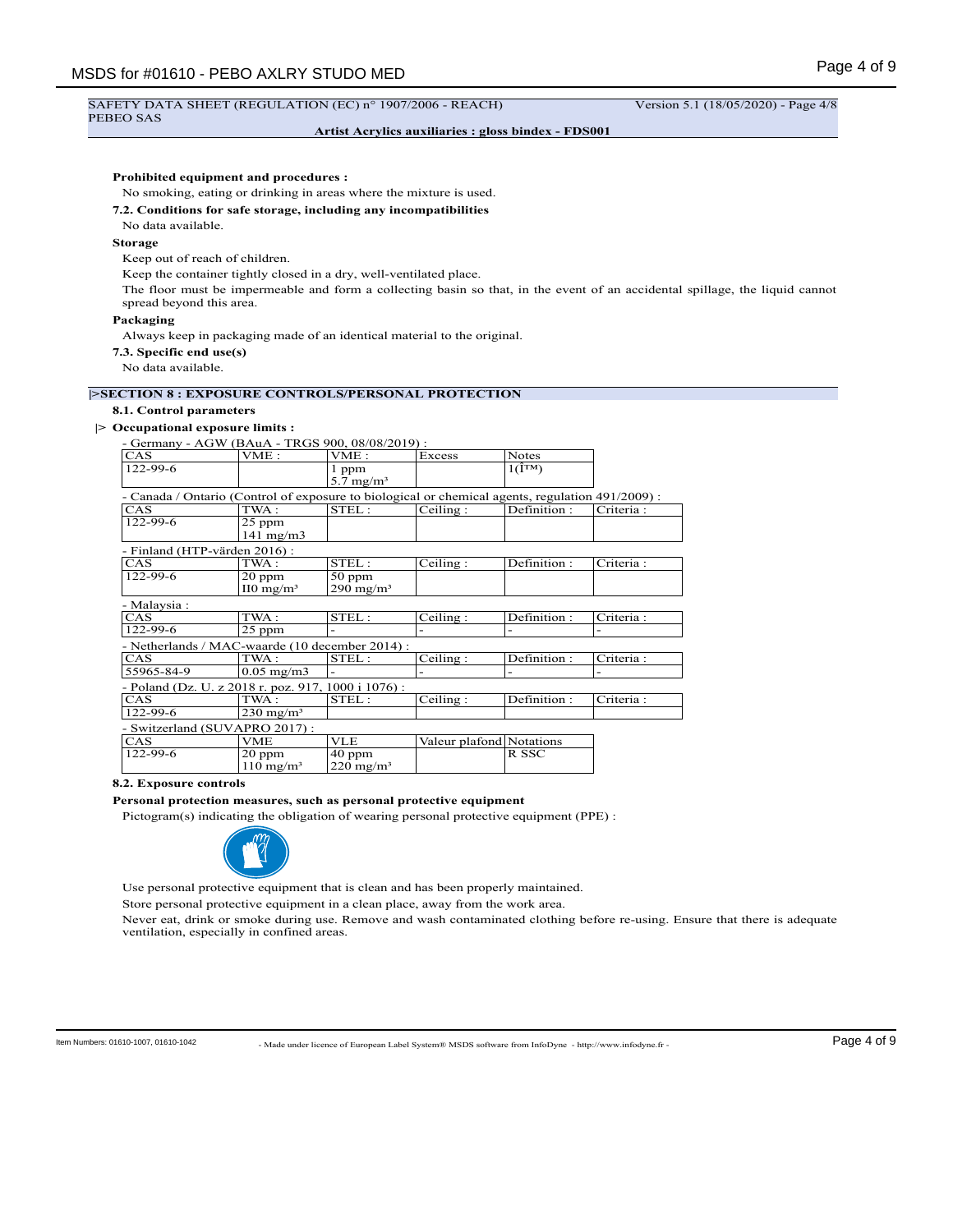# SAFETY DATA SHEET (REGULATION (EC) nº 1907/2006 - REACH) Version 5.1 (18/05/2020) - Page 5/8

# PEBEO SAS

# **Artist Acrylics auxiliaries : gloss bindex - FDS001**

| - Eye / face protection<br>Avoid contact with eyes.                                                                    |                                                                                                                                |
|------------------------------------------------------------------------------------------------------------------------|--------------------------------------------------------------------------------------------------------------------------------|
| Use eye protectors designed to protect against liquid splashes                                                         |                                                                                                                                |
| Before handling, wear safety goggles in accordance with standard EN166.                                                |                                                                                                                                |
| - Hand protection                                                                                                      |                                                                                                                                |
| Wear suitable protective gloves in the event of prolonged or repeated skin contact.                                    |                                                                                                                                |
| Use suitable protective gloves that are resistant to chemical agents in accordance with standard EN374.                |                                                                                                                                |
| Gloves must be selected according to the application and duration of use at the workstation.                           |                                                                                                                                |
| that may be handled, necessary physical protections (cutting, pricking, heat protection), level of dexterity required. | Protective gloves need to be selected according to their suitability for the workstation in question : other chemical products |
| Type of gloves recommended :<br>- Natural latex                                                                        |                                                                                                                                |
| - Nitrile rubber (butadiene-acrylonitrile copolymer rubber (NBR))                                                      |                                                                                                                                |
| - PVC (polyvinyl chloride)                                                                                             |                                                                                                                                |
| - Butyl Rubber (Isobutylene-isoprene copolymer)                                                                        |                                                                                                                                |
| Recommended properties :                                                                                               |                                                                                                                                |
| - Impervious gloves in accordance with standard EN374                                                                  |                                                                                                                                |
| - Body protection                                                                                                      |                                                                                                                                |
| Work clothing worn by personnel shall be laundered regularly.                                                          |                                                                                                                                |
| After contact with the product, all parts of the body that have been soiled must be washed.                            |                                                                                                                                |
| <b>SECTION 9 : PHYSICAL AND CHEMICAL PROPERTIES</b>                                                                    |                                                                                                                                |
| 9.1. Information on basic physical and chemical properties                                                             |                                                                                                                                |
| <b>General information:</b>                                                                                            |                                                                                                                                |
| Physical state:                                                                                                        | Viscous liquid.                                                                                                                |
| > Important health, safety and environmental information                                                               |                                                                                                                                |
| $pH$ :                                                                                                                 | 8.80.                                                                                                                          |
|                                                                                                                        | Slightly basic.                                                                                                                |
| Boiling point/boiling range :                                                                                          | Not relevant.                                                                                                                  |
| Flash point interval :                                                                                                 | Not relevant.                                                                                                                  |
| Vapour pressure $(50^{\circ}C)$ :                                                                                      | Not relevant.                                                                                                                  |
| Density:                                                                                                               | 1.04                                                                                                                           |
| Water solubility:                                                                                                      | Dilutable.                                                                                                                     |
| Melting point/melting range :                                                                                          | Not relevant.                                                                                                                  |
| Self-ignition temperature :                                                                                            | Not relevant.                                                                                                                  |
| Decomposition point/decomposition range :                                                                              | Not relevant.                                                                                                                  |
| $> 9.2$ . Other information                                                                                            |                                                                                                                                |
| $VOC (g/l)$ :                                                                                                          | 11.28                                                                                                                          |
| <b>SECTION 10 : STABILITY AND REACTIVITY</b>                                                                           |                                                                                                                                |
| 10.1. Reactivity                                                                                                       |                                                                                                                                |
| No data available.                                                                                                     |                                                                                                                                |
| 10.2. Chemical stability                                                                                               |                                                                                                                                |
| This mixture is stable under the recommended handling and storage conditions in section 7.                             |                                                                                                                                |
| 10.3. Possibility of hazardous reactions                                                                               | When exposed to high temperatures, the mixture can release hazardous decomposition products, such as carbon monoxide and       |
| dioxide, fumes and nitrogen oxide.                                                                                     |                                                                                                                                |
| 10.4. Conditions to avoid                                                                                              |                                                                                                                                |
| Avoid :<br>- frost                                                                                                     |                                                                                                                                |

ltem Numbers: 01610-1007, 01610-1042 - Made under licence of European Label System® MSDS software from InfoDyne - http://www.infodyne.fr - Page 5 of 9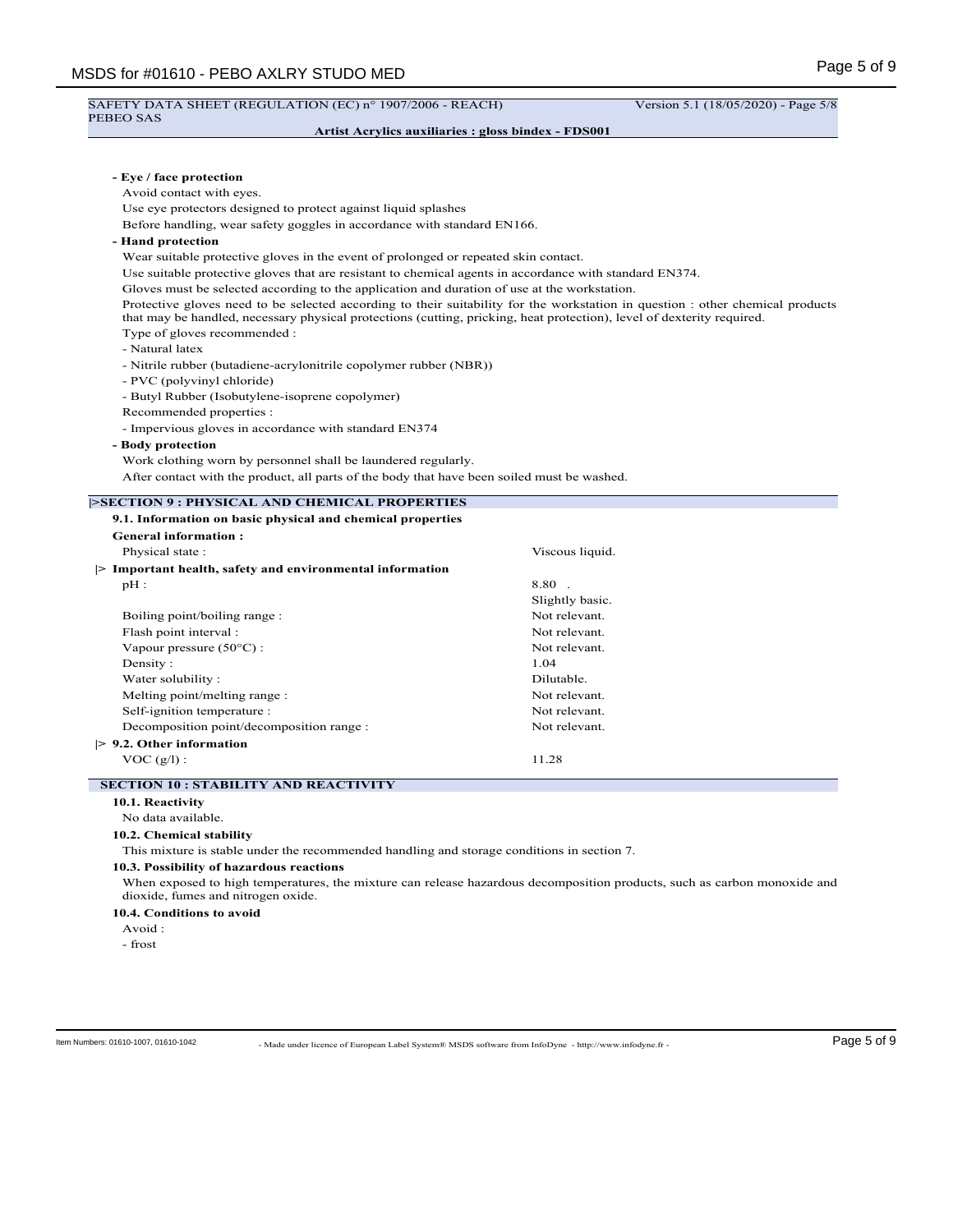#### SAFETY DATA SHEET (REGULATION (EC) n° 1907/2006 - REACH) Version 5.1 (18/05/2020) - Page 6/8 PEBEO SAS

# **Artist Acrylics auxiliaries : gloss bindex - FDS001**

## **10.5. Incompatible materials**

## No data available.

## **10.6. Hazardous decomposition products**

The thermal decomposition may release/form :

- carbon monoxide (CO)
- carbon dioxide (CO2)

# **|>SECTION 11 : TOXICOLOGICAL INFORMATION**

## **11.1. Information on toxicological effects**

Splashes in the eyes may cause irritation and reversible damage

## **11.1.1. Substances**

No toxicological data available for the substances.

# **11.1.2. Mixture**

## **Respiratory or skin sensitisation :**

Contains at least one sensitising substance. May cause an allergic reaction.

## **|> Monograph(s) from the IARC (International Agency for Research on Cancer) :**

CAS 100-42-5 : IARC Group 2A : The agent is probably carcinogenic to humans. CAS 79-06-1 : IARC Group 2A : The agent is probably carcinogenic to humans. CAS 141-32-2 : IARC Group 3 : The agent is not classifiable as to its carcinogenicity to humans.

CAS 79-10-7 : IARC Group 3 : The agent is not classifiable as to its carcinogenicity to humans.

# **SECTION 12 : ECOLOGICAL INFORMATION**

**12.1. Toxicity**

## **12.1.2. Mixtures**

No aquatic toxicity data available for the mixture.

- **12.2. Persistence and degradability**
- No data available.
- **12.3. Bioaccumulative potential**
- No data available.
- **12.4. Mobility in soil** No data available.

# **12.5. Results of PBT and vPvB assessment**

No data available.

# **12.6. Other adverse effects**

No data available.

## **|>SECTION 13 : DISPOSAL CONSIDERATIONS**

Proper waste management of the mixture and/or its container must be determined in accordance with Directive 2008/98/EC.

#### **13.1. Waste treatment methods**

Do not pour into drains or waterways.

#### **Waste :**

Waste management is carried out without endangering human health, without harming the environment and, in particular without risk to water, air, soil, plants or animals.

Recycle or dispose of waste in compliance with current legislation, preferably via a certified collector or company.

Do not contaminate the ground or water with waste, do not dispose of waste into the environment.

## **Soiled packaging :**

Empty container completely. Keep label(s) on container.

Give to a certified disposal contractor.

## **|> Codes of wastes (Decision 2014/955/EC, Directive 2008/98/EEC on hazardous waste) :**

20 01 27 \* paint, inks, adhesives and resins containing dangerous substances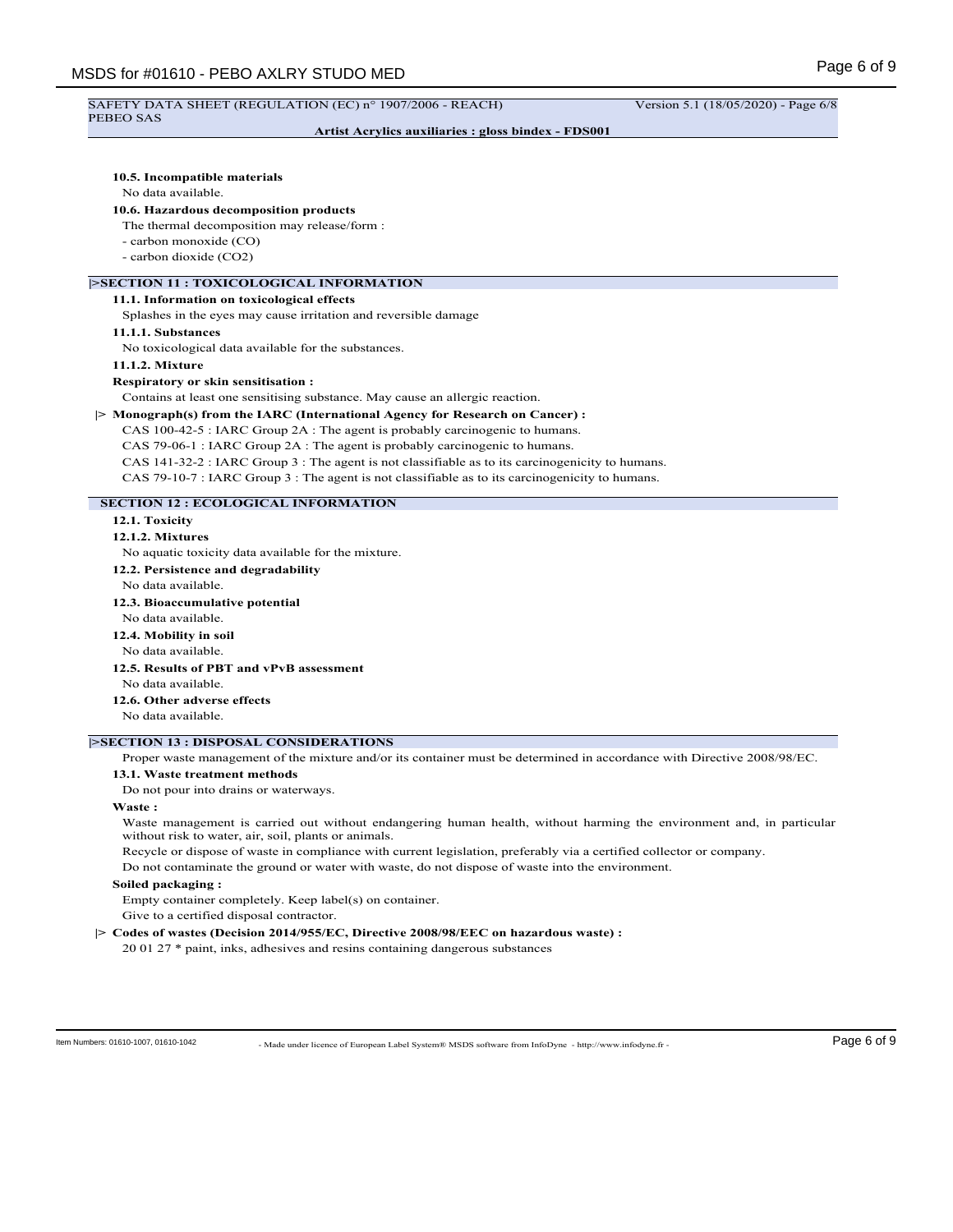#### SAFETY DATA SHEET (REGULATION (EC) n° 1907/2006 - REACH) Version 5.1 (18/05/2020) - Page 7/8 PEBEO SAS

-

-

**Artist Acrylics auxiliaries : gloss bindex - FDS001**

15 01 02 plastic packaging

**SECTION 14 : TRANSPORT INFORMATION**

- Exempt from transport classification and labelling. **14.1. UN number**
- -

**14.2. UN proper shipping name**

**14.3. Transport hazard class(es)**

- **14.4. Packing group**

-

**14.5. Environmental hazards**

**14.6. Special precautions for user**

-

## **|>SECTION 15 : REGULATORY INFORMATION**

**15.1. Safety, health and environmental regulations/legislation specific for the substance or mixture**

**|> - Classification and labelling information included in section 2:**

The following regulations have been used:

- EU Regulation No. 1272/2008 amended by EU Regulation No. 2020/217 (ATP 14)

- **Container information:**
- No data available.
- **Particular provisions :**

No data available.

**- Standardised American system for the identification of hazards presented by the product in view of emergency procedures (NFPA 704) :**

NFPA 704, Labelling: Health=0 Inflammability=1 Instability/Reactivity=1 Specific Risk=none



**15.2. Chemical safety assessment**

No data available.

## **|>SECTION 16 : OTHER INFORMATION**

Since the user's working conditions are not known by us, the information supplied on this safety data sheet is based on our current level of knowledge and on national and community regulations.

The mixture must not be used for other uses than those specified in section 1 without having first obtained written handling instructions.

It is at all times the responsibility of the user to take all necessary measures to comply with legal requirements and local regulations.

The information in this safety data sheet must be regarded as a description of the safety requirements relating to the mixture and not as a guarantee of the properties thereof.

**|> Wording of the phrases mentioned in section 3 :**

| H <sub>301</sub> | Toxic if swallowed.                      |
|------------------|------------------------------------------|
| H302             | Harmful if swallowed.                    |
| H310             | Fatal in contact with skin.              |
| H314             | Causes severe skin burns and eye damage. |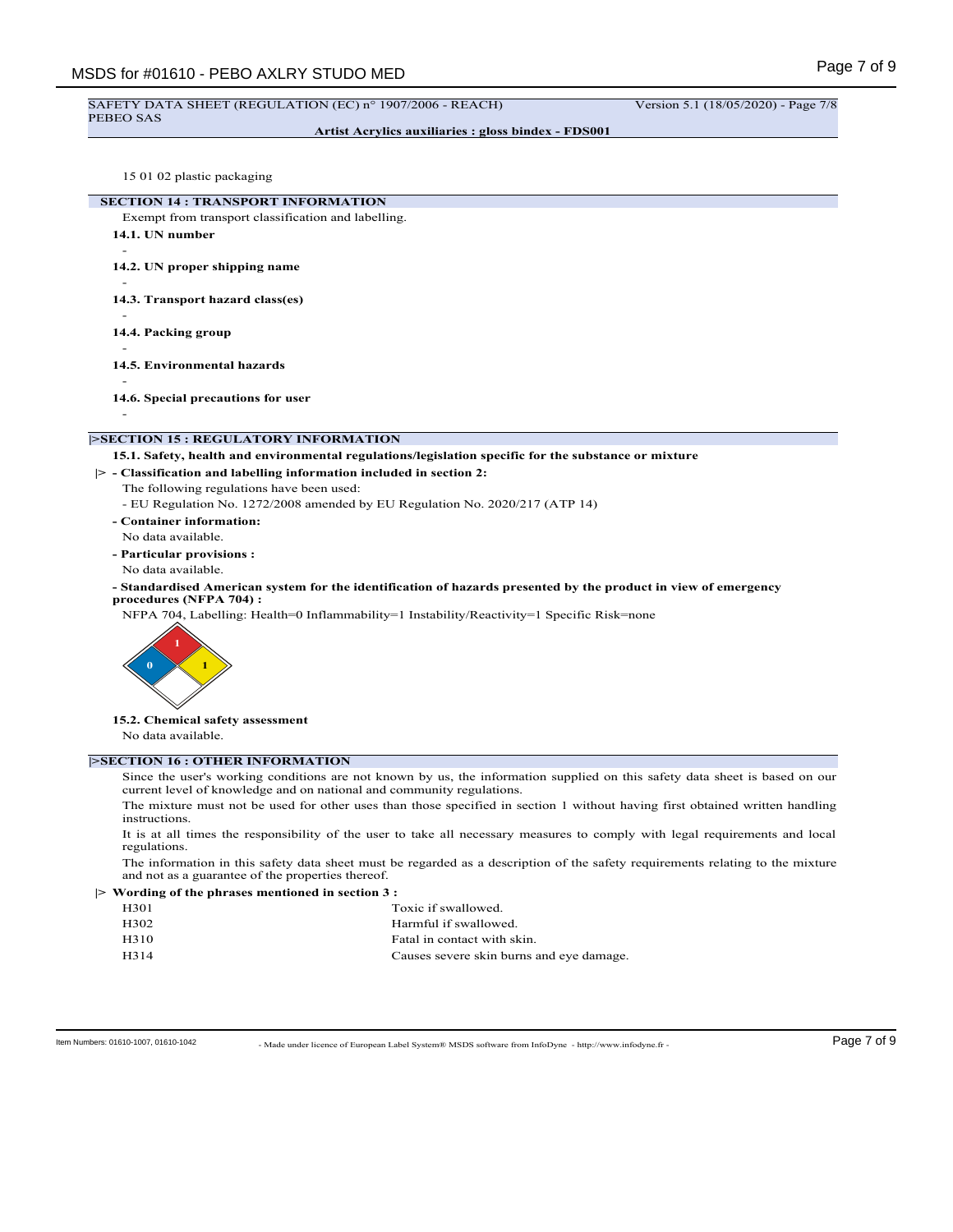## SAFETY DATA SHEET (REGULATION (EC) n° 1907/2006 - REACH) Version 5.1 (18/05/2020) - Page 8/8 PEBEO SAS **Artist Acrylics auxiliaries : gloss bindex - FDS001**

| H315        | Causes skin irritation.                               |
|-------------|-------------------------------------------------------|
| H317        | May cause an allergic skin reaction.                  |
| H318        | Causes serious eye damage.                            |
| H319        | Causes serious eye irritation.                        |
| H330        | Fatal if inhaled.                                     |
| <b>H400</b> | Very toxic to aquatic life.                           |
| H410        | Very toxic to aquatic life with long lasting effects. |
| EUH071      | Corrosive to the respiratory tract.                   |

#### **|> Abbreviations :**

UFI : Unique Formula Identifier

ADR : European agreement concerning the international carriage of dangerous goods by Road.

IMDG : International Maritime Dangerous Goods.

IATA : International Air Transport Association.

ICAO : International Civil Aviation Organisation

RID : Regulations concerning the International carriage of Dangerous goods by rail.

WGK : Wassergefahrdungsklasse (Water Hazard Class).

PBT: Persistent, bioaccumulable and toxic.

vPvB : Very persistent, very bioaccumulable.

SVHC : Substances of very high concern.